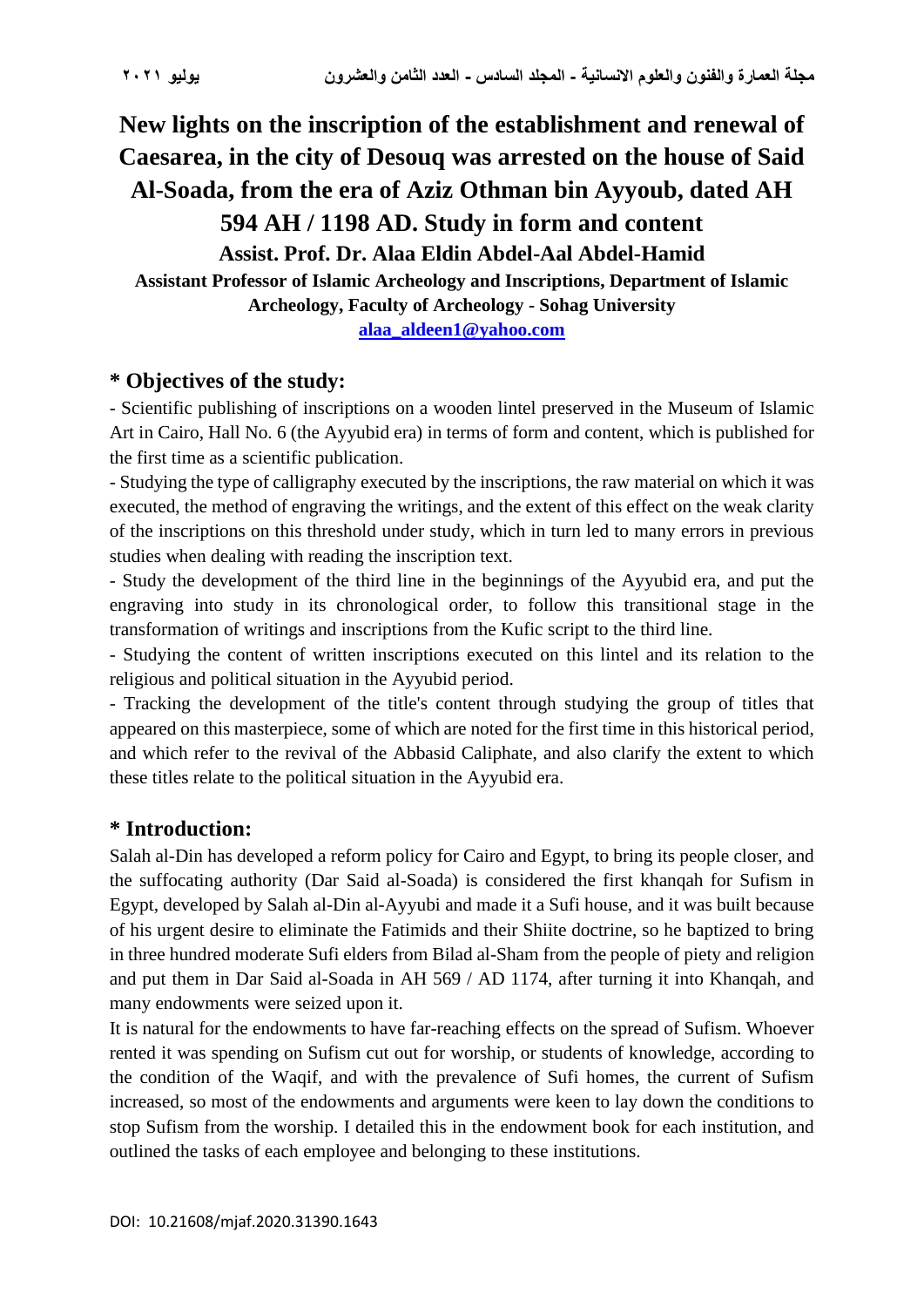Khanqa` Said al-Soada is located in the broad line of Bab al-Eid from Cairo, and it was a house known in the Fatimid state as Dar Said al-Soada a professor Qanbar or Anbar or Bayan one of the seasoned professors of the servants of the Fatimid palace, the ancient Caliph al-Mustansir in God, and this house was opposite to the Ministry's house.

The study presents new lights in terms of form and content on the inscription of the establishment and renewal of Caesarea, in the city of Desouk, suspended on the House of Said El-Soada from the era of Aziz Othman bin Ayyoub, dated AH 594 AH / 1198 AD, where there is a lintel on a wooden door originating from Caesarea that was in Desouk in Lower Egypt, which was stopped by King Nasser Salah al-Din al-Ayyubi on the House of Said al-Soada in Cairo and renewed by Aziz Othman, and worked on this new section, and the dimensions of the lintel are  $2.12 \text{ m} \times 0.32 \text{ m}$ , and it is preserved in the Museum of Islamic Art in Cairo with a record number 484, written on it in a third line, and the inscriptions executed in deep relief.

### **•Written inscription in question:**

This text indicates that the Caesarea of Desouq referred to had been stopped on the Sufism of this house by Salah al-Din al-Ayyubi, however, Aziz Uthman ordered the creation of a new chapter for Caesarea and the text referred to above is attributed to this door.

#### **•Study the inscription in terms of the form:**

- In this inscription the writing appears somewhat good, because it followed the rule and followed the virtuous ratio in its simplest form, and in it the letters and lines of writing are straightened.

- Many of the words of the inscription are free from the points of the lexicon, but some words are noted, perhaps to distinguish them, as in the words.

- The inscription is devoid of diacritics (accents).

The writing is sent in the sense that its words are next to each other. Perhaps this is one of the differences that distinguishes between the line of the third in the Ayyubid era in its beginnings and the line of the third in the Mamluk era. The soft which is known as the Thuluth writings.

Through studying the inscription in terms of form, it is evident that he followed the previous examples executed on Islamic architecture in Egypt since the beginning of the Ayyubid period, noting that the inscriptions on architecture and applied artifacts went through a gradual development, so the third line began to be simple and similar to the Kufic script in some of its written properties.

One example of the writings of the Thuluth writings executed on applied artifacts existing in religious buildings in Egypt, which are considered to be among the oldest examples of the soft line known as the Thuluth writings, which is the writings of the sarcophagus of Imam al-Shafi'i dated (574 AH / 1178 AD), as it contains soft written dates that you place in chronological order before the text of the foundation of the mountain castle.

Examples of examples of one-third line writings implemented on Islamic architecture in Egypt in the Ayyubid era, which is considered the inscription \_ the place of study - very similar to, or evolving from, the text of the founding of the school that was devoted to the Shafi'i school, and which was built by Salah al-Din next to the tomb of Imam al-Shafi'i, dated 575 AH (1179 AD).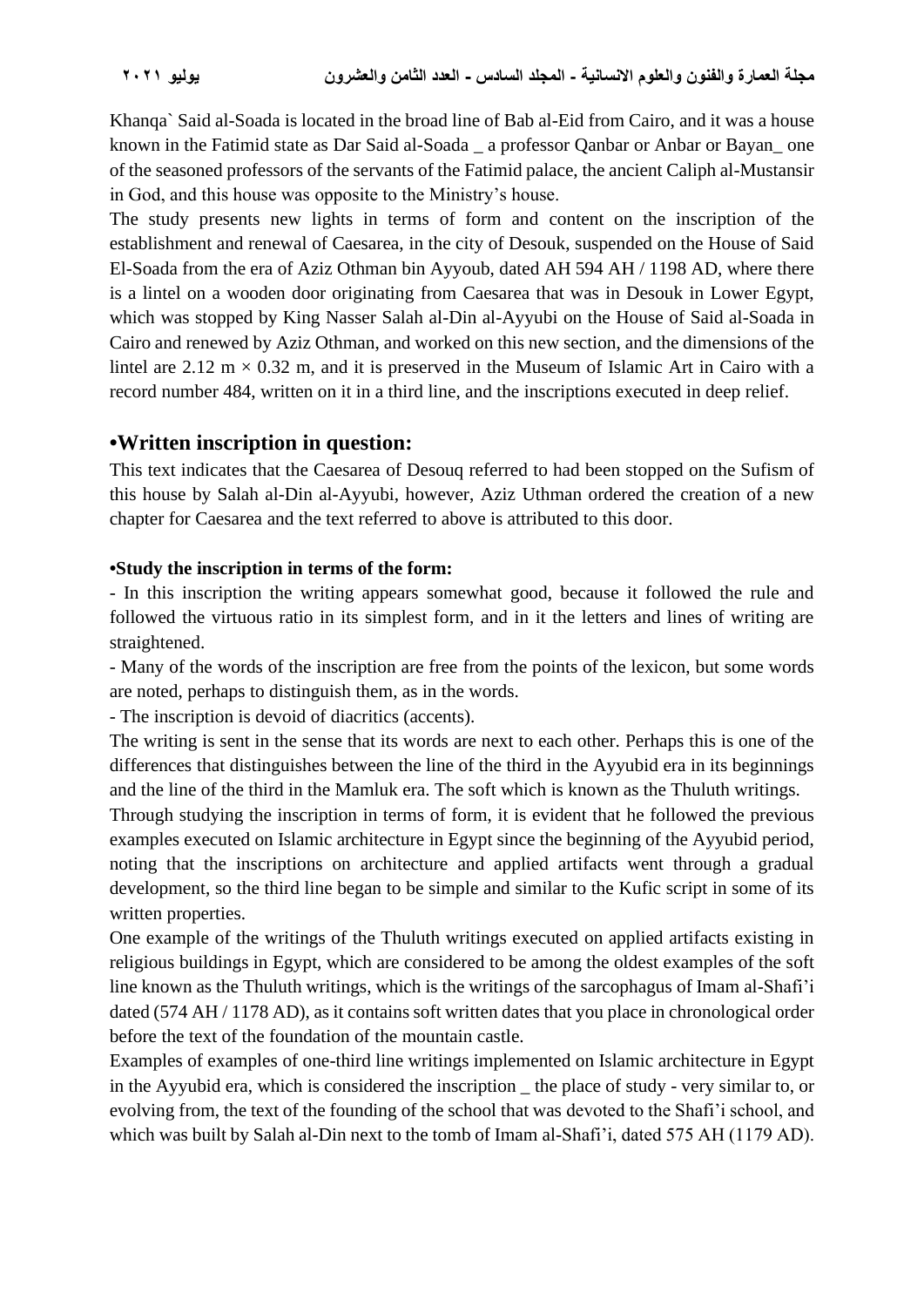And the text of the founding of the Lumti Mosque in Minya, which is a foundational writing in deep relief on a plank of rectangular wood, measuring 20 x 40 cm, located above the opening of the northern entrance to the mosque.

And the text of the founding of Al-Jabal Castle, which is located at the top of the amphitheater, which is located on the western side of the castle, and its highest contract, W. This inscription was recorded on the date of the year (579 AH / 1183 AD)

•The content of the inscription - the study site:

- •Names
- •Nicknames
- •Construction-specific terms:
- •Architectural Terminology:
- •Community class terms:
- •Advertising phrases:

•He phrases "prayers be upon the Messenger", may God bless him and grant him peace.

### **•Results:**

- Correcting the reading of many of the previous studies that dealt with this inscription by reading only, and I fell into many errors during reading.

- The study confirmed the validity of proving and documenting the endowment in order to preserve and maintain this endowment, which is a kind of civil or atomic endowment, in which all the conditions of the endowment were fulfilled, so the endowment is: Aziz Othman and before him Salahuddin Al-Ayyoubi, and the arrested: Caesarea in the city of Desouq, and those arrested: They are the Sufi al-Ajam living in Khanqah or Dar Said al-Soada, Mahrousa Cairo, and the form of the waqf: which he put on their spot.

- The study showed that, by studying the form of writings in engraving  $\Box$  the place of the study \_ that writing is sent in the sense that its words are next to each other, perhaps this is one of the differences that distinguishes between the line of the third in the Ayyubid era in its beginnings and the line of the third in the Mameluke era.

- The study showed that many of the words of the inscription are devoid of the points of the lexicon, and therefore this inscription is among the inscriptions that represent the transitional phase from the Kufic script to the third line, however it is noticeable that some of the words are unknown.

- The study showed that the calligrapher preserved the visual direction of the inscriptions by writing the inscription in four lines, the first line of which contains a propaganda phrase which read: "Glory to God alone" and he wrote it in a large size and attracts the reader's attention to the text or the viewer for it, and in that type from maintaining the visual direction of the phrase and drawing the reader's attention to it, then he notices that the next three lines of it are written almost equal in size, and in a much smaller size than the first line.

-The calligrapher maintained the visual direction of the inscriptions by enlarging the size of certain words to attract the reader's attention to them.

- The study showed that the calligrapher adhered to some of the characteristics and features of the third line, and the composition and overlap of many inscription words are noted.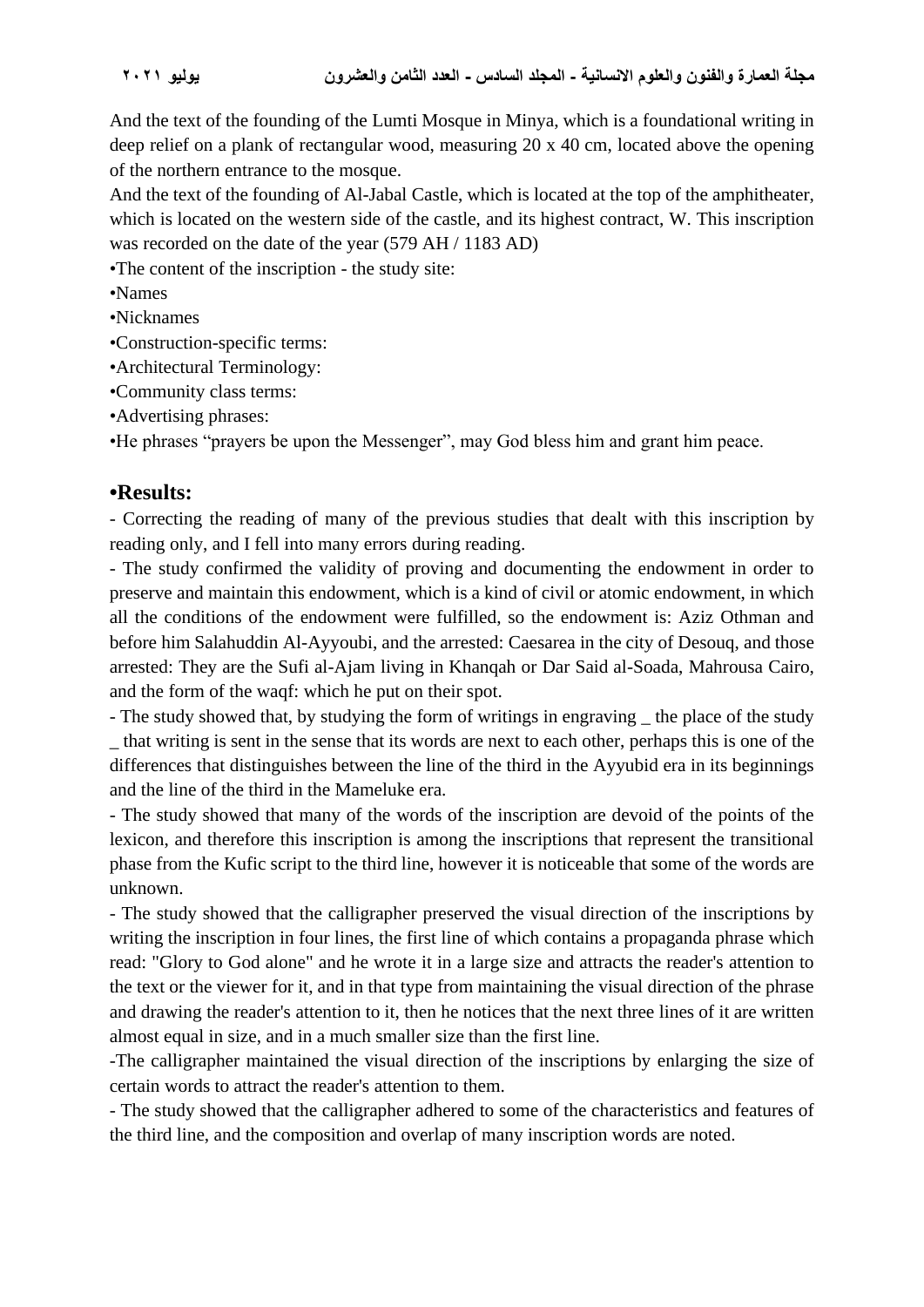- The study showed that this inscription went along with the previous examples executed and implemented on Islamic architecture in Egypt since the beginning of the Ayyubid period. It is noted that the inscriptions on architecture and applied artifacts went along with the gradual development, so the third line began to be simple and similar to the Kufic script in some of its written properties.

- The study confirmed the existence of many types of titles in this inscription the subject of the study \_ including: titles indicating the status of the Ayyubid sultans in the Islamic world, and their issuance to the kings and sultans of the parties, including titles indicating jihad, titles that the Ayyubid sultans cherished, for their indication of their message in leading the jihad movement against the Crusaders in the Islamic East, which are titles glorifying their political role, in uniting the Islamic front to confront the Crusaders in the Levant, and their military role in confronting the Crusader forces, inflicting defeats on them, and recovering Jerusalem from their hands, as the honorary titles of the Sultans of Bani Ayoub indicated their tendency to Sufism, and the dominance of the soul Sufism over their time.

- The study confirmed the use of the nickname "Mahrousa Cairo", a name that was commonly used and used in the city of Cairo since the Fatimid era, and its use continued in the Ayyubid era.

- The study showed the use of some of the construction terms, such as: which commanded this new chapter - stopped it, and some architectural terms were used, such as: Caesarea, and the study traced the origins of its origins, appearance, and architectural composition.

- The study emphasized the spread of the religious spirit in the Ayyubid era, and the extent of the Ayyubids 'closeness to God Almighty. The author of the inscription began the text with a propaganda phrase which read: "Glory to God alone" and concluded the text with the words of praying on the Messenger "may God bless him and grant him peace" and his family and companions as a whole.

### **•\* Recommendations:**

• Correcting the masterpiece's information, as well as the text of the writings on its display card displayed in the Museum of Islamic Art in Cairo.

# **References:**

- Ahmad , 'Ahmad abd alrazq: Aleamarat al'Iislamiat fi Misr mundh alfath alearabii hataa nihayat aleasr almamlukii (21-923h / 641-1517m) , dar alfikr alearabiu , Alqahrt , t1 , 2009 m. -Iilyas , farhan Mahmud: Waqafayat al'abniat fi almudun al'Iislamia. alwaqfiat almuktashifat fi madinat bld (asky mwsl) anmwdhjana , Majalat 'Abhath kuliyat altarbiat al'asasiat , Aleiraq , Almujalid 12 , Aleadad 2 , 2012 m.

-'Amin , muhamad muhamad , Laylaa eali 'iibrahim: almustalahat almuemariat fi alwathayiq almamlukia (648-923h / 1250-1517m) , dar alnashr bialjamieat al'amrikiat , alqahrt , t1 , 1990 m.

-Albasha , hsn: al'alqab al'iislamiat fi alttarikh walwathayiq walathar , dar alnahdat alearabiat , alqahrt , 1978 m.

-"alkhatu alkufi" , mawsueat aleamarat walathar walfunun al'iislamiat , maktabat aldaar alearabiat lilkitab , alqahrt , t 1 , 1999 m , almujalid 3.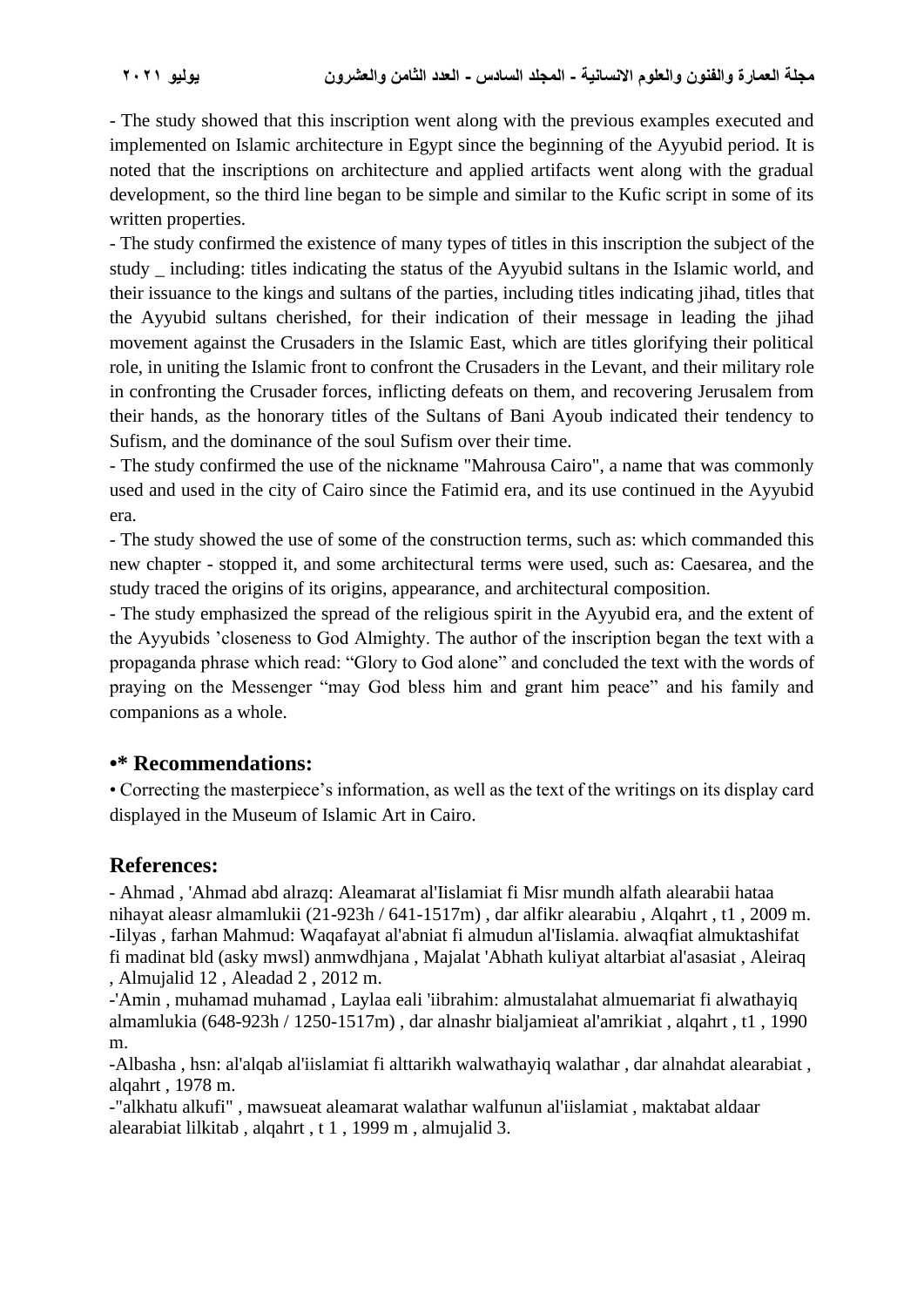**B**arakat , mustafaa: al'alqab walwazayif aleithmania (drrast fi tatawur al'alqab walwazayif mundh alfath aleuthmanii limisr hataa 'iilgha' alkhilafat aleuthmaniat min khilal alathar walwathayiq walmakhtutat 1517-1924m) , dar ghurayb , alqahrt , 2000 m.

-**B**asyuni , farwq: "alkhatu alearabiu muthir lil'iibdae" , majalat alfaysal , aleadad alththamin , alsanat al'uwlaa , 1978 m.

-Albahinsiu , efyf: muejam mustalahat alkhati alearabii walkhatatin , maktabat lubnan nashirun , t 1 , 1995 m.

-Byly , 'ahmd: hayat salah aldiyn al'ayubii , almutabaeat alrahmaniat , alqahrt , t2 , 1926 m. -Alharithiu , eadnan muhamad fayz: 'athar salah aldiyn al'uyubii ealaa altatawur alhadarii waleumranii limadinat alqahr (564-589h) / (1168-1193m) , risalat majstir fi alhadarat walnazam al'iislamiat , jamieatan 'ama alquraa , kuliyat alshryet waldirasat al'iislamiat , alsewdyt , 1988 m.

-Alhajili , eabd allah bin muhamad bin sed: al'awqaf alnubawiat wa'awqaf alkhulifa' alrrashidin , dar alkutub aleilmiat , bayrut , lubnan , t 1 , 2011 m.

-"al'awqaf alnubawiat wawaqafiat bed alsahhabat alkarami. dirasatan faqhiatan tarikhiatan wathayiqia" , nadwat almaktabat alwaqfiat fi almamlakat alearabiat alsaeudiat , wizarat alshuwuwn al'iislamiat wal'awqaf waldaewat wal'iirshad , wikalat alwizarat lishuuwn al'awqaf , maktabat almalik eabd aleaziz , almadinat almunawarat , 25-27 muharam 1420 h.

-Hassanin , 'iibrahim wajdi 'iibrahym: "drrast limajmueat min alwaqfiat alrukhamiat aleuthmaniat mahfuzat bialfana' alththani bimuthaf tubqabi b'istnbwl" , majalat alaitihad aleami lilathariiyn alearab 19 , 2018 m.

-Hilaq , hasan , eabbas sbagh: almuejam aljamie fi almusalahat al'uyubiat walmamlukiat waleithmaniat dhat al'usul alearabiat walfarisiat walturkia (almustalhat al'iidariat waleaskariat alty taqum biha alaiqtisadat waleayili) , dar aleilm lilmalayin , bayrut , lubnan , t1 , 1999 m. -Hamd , muhamad najib eabd alwahhab mhmd: alsiyasat alddakhiliat linur aldiyn mahmud zinki (541-569h / 1146-1174m) , risalat majstir fi alttarikh al'iislamii , qism alttarikh walathar , kuliyat aladab , eimadat aldirasat aleulya , aljamieat al'iislamiat bighazat , 2009 m.

-Alkhatib , muhamad euthman seyd: al'awqaf al'iislamiat fi filastin fi aleasr almamlukii (648- 923h / 1250-1517m) , risalat dukturah fi falsifat alttarikh , qism alttarikh , kuliyat aladab , jamieat alyarmuk , 2007 m.

-Dawud , mayst: alkitabat alearabiat ealaa alathar al'iislamiat mundh alqarn al'awal hataa 'awakhir alqrin althany eshr lilhijra (7/18 m) , maktabat alnahdat almisriat , alqahrt , t 1 , 1991 m.

-Dhaki , alsyd seyd: alkitabat ealaa aleamarat walfunun alzakhrifiat fi aleasr al'uyubii fi misra. dirasat 'athriat faniyat mqarnt , risalat majstir , jamieat alqahirat , kuliyat alathar , qism alathar al'iislamiat , 2006 m.

-Rizq , easim mhmd: khanqawat alsawfiat fi misr fi aleisrin al'ayubii walmamlukiu (567-923 h / 1171-1517m) , alqahrt , maktabat madbuliun , t1 , 1997 m , j 1.

-Ramzi , mhmd: alqamus aljughrafiu lilbilad almisriat min eahd qudama' almisriiyn 'iilaa sanat 1945 m , alqism alththani , albilad alhaliat , aljuz' alththani , mudiriat algharbiat walmunuafiat walbahirat , markaz wathayiq watarikh misr almueasir , alhayyat almisriat aleamat lilkitab , 1994 m.

-Rimun , andryh: alqahrt tarikh hadirat , trjmt: latif faraj , dar alfikr lildirasat walnashr waltawzie , alqahrt , t1 , 1994 m.

-Alzamlyu , fayiz 'ibrahym: al'awqaf fi filastin fi eahd almamalik (648-922h / 1250-1517m) , risalat majstir fi alttarikh , qism alttarikh walathar , kuliyat aladab , eimadat aldirasat aleulya , aljamieat al'iislamiat , ghazat , 2010 m.

-Alzurud , muhamad hamid salamt: almaskukat al'iislamiat fi bilad alshsham fi aleisarin al'ayubii walmamlukii kamsdar tarikhi. dirasatan tarikhiat wathayiqia (567-922h / 1171-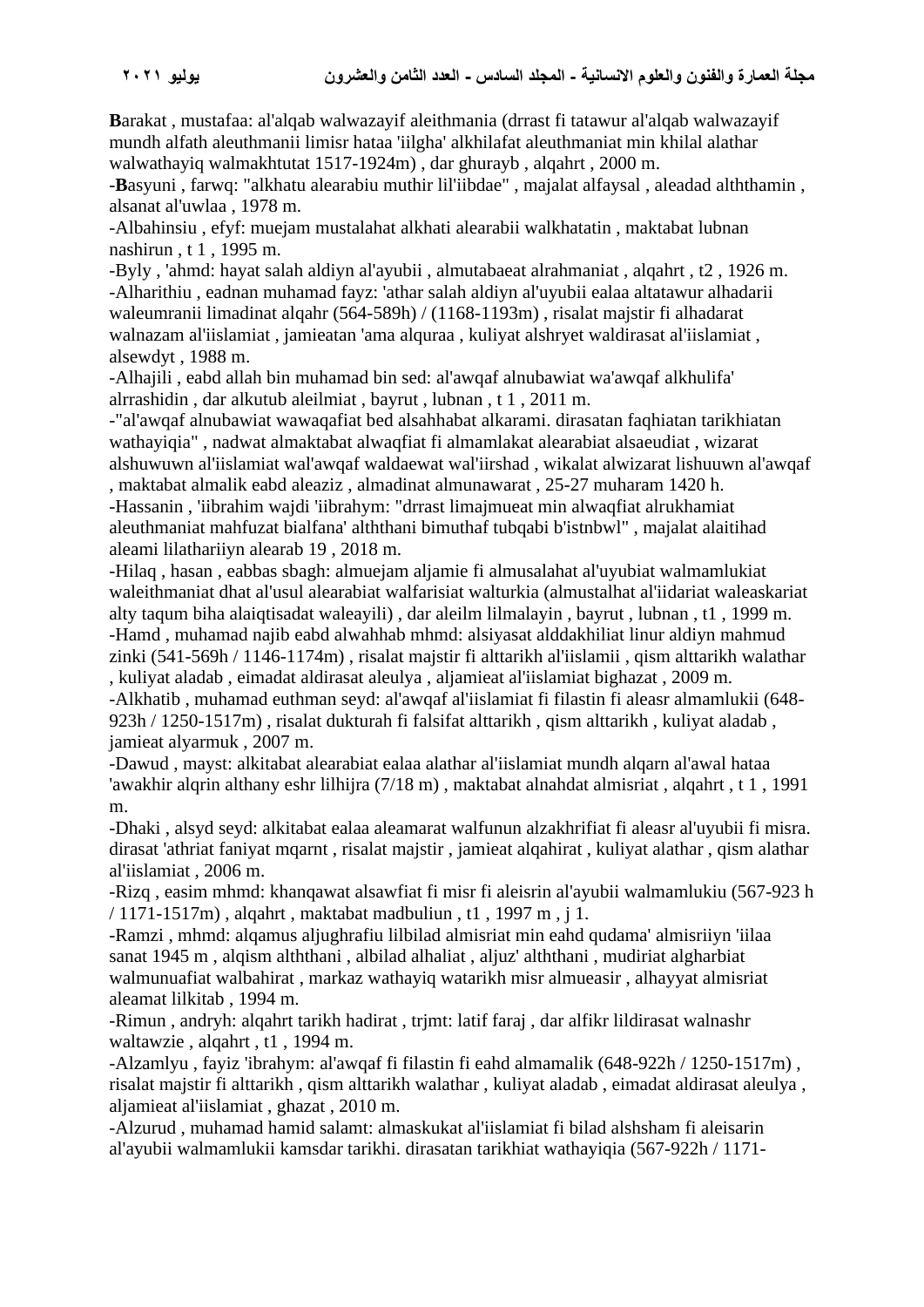1517m) , risalat majstir fi alttarikh , kuliyat aladab , eimadat albahth aleilmii waldirasat aleulya , aljamieat al'iislamiat , ghazat , 2018 m.

-Zaki , eabd alrhmn: alqahrt tarikhiha watharuha min jawhar alqayid 'iilaa aljabratayi almuarikh 969-1825m , aldaar almisriat liltaalif waltarjimat , dar altibaeat alhadithat , alqahrt , 1966 m.

-Salim , eabd aleaziz slah: alfunun al'iislamiat fi aleasr al'uyubii , markaz alkitab lilnashr , alqahrt , 2000 m , ja2.

-Samih , kamal aldyn: aleamarat al'iislamiat fi misr , dar nahdat alshrq , alqahrt , t 1 , 2000 m. -Alsurjaniu , raghb: rawayie al'awqaf fi alhadarat al'iislamiat , dar nahdatan misr liltabaeat walnashr waltawzie , alqahrt , t1 , 2010 m.

-Saeid , eabir enayt: "khanqahat misr hataa nihayat easr almamalik albahriat 648-784h / 1250- 1382m" , majalat al'ustadh , aleadad 203 , kuliyat altarbiat abn rashd lileulum al'iinsaniat , jamieatan baghdad , 1433 h / 2012 m.

-Salam , 'ayman shahin: almadaris al'iislamiat fi misr fi aleasr al'uyubii wadawruha fi nashr almadhhab alsiniyi , risalat dukturah , qism alttarikh , kuliyat aladab , jamieatan tanta , 1999 m.

-Syd , 'ahmad fwad: tarikh misr al'iislamiat zaman sallatin bani 'ayuwb (567-648h) , silsilatan safahat min tarikh misr 50 , maktabatan madbuliun , alqahrt , 2002 m.

-Alsyd , fuad salh: muejam 'alqab alsiyasiiyn fi alttarikh alearabii wal'iislamii , maejam shamil yahtawi ealaa tarajum alsiyasiiyn almulaqibin fi kl aleusur al'iislamiat al'iislamiat min aleasr aljahilii hataa 'awakhir alqarn aleishrin , maktabat hasan aleudriat , bayrut , lubnan , 2011 m. -Alshurean , nayif bin eabd allh: naqud aldawlat aleuyuniat fi bilad albahrayn , markaz almalik faysal lilbihawth waldirasat al'iislamiat , 2002 m.

-Sabri , eakramat saeyd: alwaqf al'iislamiu bayn alnazariat waltatbiq , dar alnafayis lilnashr waltawzie , al'urduni , t2 , 2011 m.

-Sadah , 'amirat bnt ealy: "al'awqaf aleuthmaniat bimakat wadawr almar'at fiha: waqafiat kulnush walidat sultan nmwdhj" , majalat risalat almashriq , markaz aldirasat alsharqiat , jamieat alqahirat , 2005 m , mj16 , e 3 , 4.

-Tayie , eadil shahath: sharie alkhalifat waimtidadih (alashrf-alrkby) mundh nash'atih wahataa nihayat aleuthmani eumranah watharih , risalat majstir , jamieat alqahirat , kuliyat alathar , qism alathar al'iislamiat , 1998 m.

-Abu tarbush , muhamad hashm: "wqfyt hajriatan min aleasr al'uyubii ealaa masjid bikafr batna bighawzat dimashqa. dirasat athariat fany" , hawliat 'abjadiat , aleadad 10 , markaz dirasat alkhutut , maktabat al'iiskandariat , 2015 m.

-Eashur , saeid eabd alftah: al'ayubiuwn walmamalik fi misr walshshami , dar alnahdat alearabiat , alqahrt , 1996 m.

-Aleasi , 'amal shafiq mhmd: mbany al'awqaf al'iislamiat wa'athariha fi aistidamat al'ansijat alhadriat lilmudn alttarikhiati. halat dirasiat albaldat alqadimat min madinat nabulus , risalat majstir fi alhindasat almuemariat , kuliyat aldirasat aleulya , jamieat alnajah alwataniat , nabulus , filastin , 2010 m.

-Eabd alddayim , nadir mhmwd: "drrast jadidatan liltarkibat alkhashbiat alkhasat bial'iimam alhusayn balqahr" , bahath dimn dirasat fa athar alwatan aleurbaa 2 , kitab almutamar alrrabie lilathariayn alearab , alnadwat aleilmiat alththalithat , 11-13 shaeban 1422 h / 27-29 'uktubar 2001 m , alqahrt , 2001 m.

-Eabd alrahim , jmal: alfunun alzakhrifiat al'iislamiat fi aleisrin al'ayubii walmamlukii , mutbaeat 'awlad eabd aleal , alqahrt , 2000 m.

-Eabdalelym , fahami: jamie almuiyid shaykh , silsilat althaqafat al'athariat walttarikhiatu. mashrue almiayat kitab (22) , wizarat althaqafat , mutbaeat hayyat alathar almisriat , 1994 m.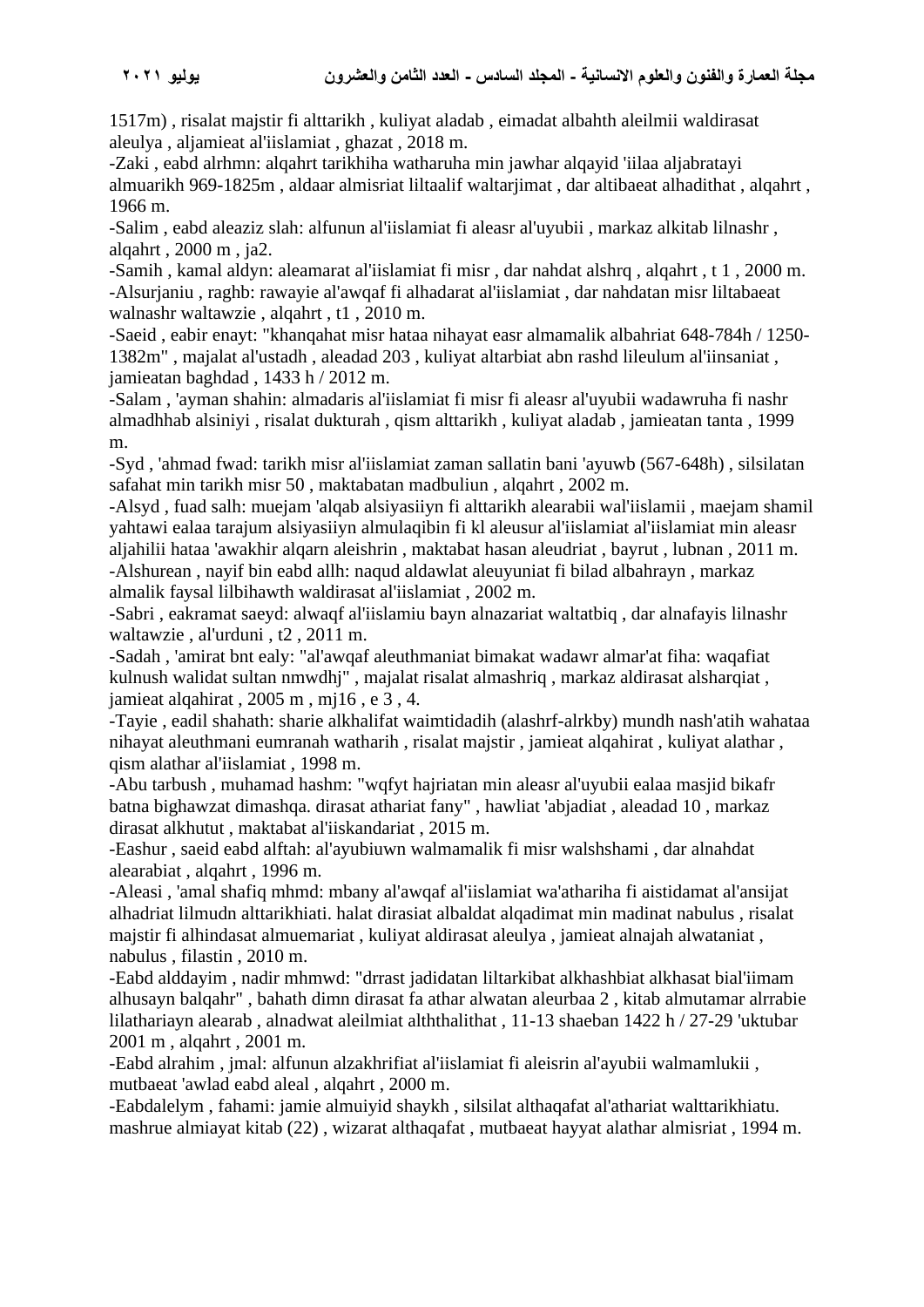-Eabd alfattah , fathi eabd alftah: al'ayubiuwn fi alttarikh (drrasat shamilatan lil'awdae alsiyasiat walhadariat lildawlat al'uyubiat fi misr walshsham wamurahil jhad almuslimin dida alsalibiayn 490-690h / 1097-1291m) , dar alhani liltibaeat walnashr , alqahrt , 2013 m. -Aleabduh , muhamad , eabd alhalim , tarq: dirasat fi alfiraq alsuwfiat nasha'atuha watatawuruha , dar al'arqam , alkuayt , t2 , 1997 m.

-Euthman , muhamad eabd alstar: mawsueat aleamarat alfatimia (alharbit-almdnit-aldyny) , alkitab al'awal , dar alqahrt , alqahrt , t1 , 2006 m.

-Aleazzawiu , ebas: "alkhatu alearabiu fi turkia" , majalat sumir , j "1 , 2" , almujalid 32 , mudiriat alathar aleamata. wizarat al'iielam , baghdad , 1976 m.

-Eafifi , mhmd: al'awqaf walhayat alaiqtisadiat fi misr fi aleasr aleuthmanii , silsilat tarikh almisriiyn 44 , alhayyat almisriat aleamat lilkitab , 1991 m.

-Ealaam , niemat 'iismaeil: fanun alshrq al'awsat fi aleusur al'iislamiat , dar almaearif , alqahrt , t5 , 1992 m.

-Eumar , 'ahmad mkhtar: 'asma' allah alhusnaa .drasat fi albinyat waldilalat , alhayyat almisriat aleamat lilkitab , 2000 m.

-Abn eumar , seyd: 'alqab alhakkam. nasha'atuha , watatawraha , wadilalatuha fi mintaqat alkhalij alearabii ", majalat alddarat , aleadad alththani , alsanat alkhamisat waleishrun , matabie dar alhilal , alriyad , 1420 h.

-Aleumriu , amal 'ahmad hsn: almunshat altijariat fi alqahirat fi aleasr almamlukii , risalat dukturah , kuliyat alathar , jamieat alqahirat , 1974 m.

-Aleumriu , amal , eali alttaysh: aleamarat fi misr al'iislamia (aleisrin alfatimii wal'ayubi) , maktabat alsafa walmarwat , alqahrt , 1996 m.

-Alfier , muhamad fahd eabd allh: "'idafat jadidatan liribatat makat almukaramat fi matlae alqarn 6 h / 12 m" , dirasat athariat 'iislamiat , almujlid alkhamis , matabie almajlis al'aelaa lilathar , alqahrt , 1995 m.

-Alfaqiuh , hasan bin 'iibrahym: mawaqie 'athariat fi tham.1-mkhlaf eshm , matabie alfuruzuduq altijariat , alriyad , alsewdyt , t 1 , 1992 m.

-Fikriun , 'ahmad: masajid alqahrt wamadarisuha , aleasr al'ayubiu , dar almaearif , alqahrt , 1969 m , j 2.

-Qasim , eabdah qasm: fi tarikh al'uyubiayn walmamalik , eayan lildirasat walbuhwith al'iinsaniat walaijtimaeiat , alqahrt , 2010 m.

-Alqadi , shawakat muhamad ltfy eabd alrhmn: aleamarat al'iislamiat fi misr (alnazuriat walttbyq) , risalatan dukturat , qism aleamarat , kuliyat alhandasat , jamieat 'usyut , 1998 m. -Kazanufa , bul: tarikh wawasaf qaleat alqahrt , tarjamatan wataqdim d.'ahmad diraj , murajaeatan d.jimal muharaz , almaktabat alearabia (144) , alhayyat almisriat aleamat lilkitab ,

1974 m.

-K.a.krizuyl: wasaf qaleatan aljabal , tarjamat da.jamal muhamad muhariz , murajaeatan da.eabad alruhmin zki , alhayyat almisriat aleamat lilkitab , 1974 m.

-Kanaj , jwan fwtshr: muejam tarikh misr min alfath alearabii 'iilaa nihayat eahid alssadat , trjmt: eanan eali alshahawi , murajieat: easim aldasuqii , alhayyat aleamat liqusur althaqafat , wizarat althaqafat , alqahrt , 2012 m.

-Libiniat , buran tahr: alkhaniqawat walzawaya aldumashqiat zaman salatin almamalik (658- 922h / 1259-1516m) , risalat dukturah fi alttarikh , kuliyat aldirasat aleulya , aljamieat al'urduniyat , 2004 m.

-Majid , eabd almnem: salah aldiyn al'ayubi , alhayyat almisriat aleamat lilkitab , alqahrt , 1999 m.

-Makinzi , nil di .: alqahrt al'uyubia. dirasatan tabughrafiatan , trjmt: euthman mustafaa euthman , almashrue alqawmii liltarjamat 1091 , almajlis al'aelaa lilthaqafat , alqahrt , t1 , 2007 m.